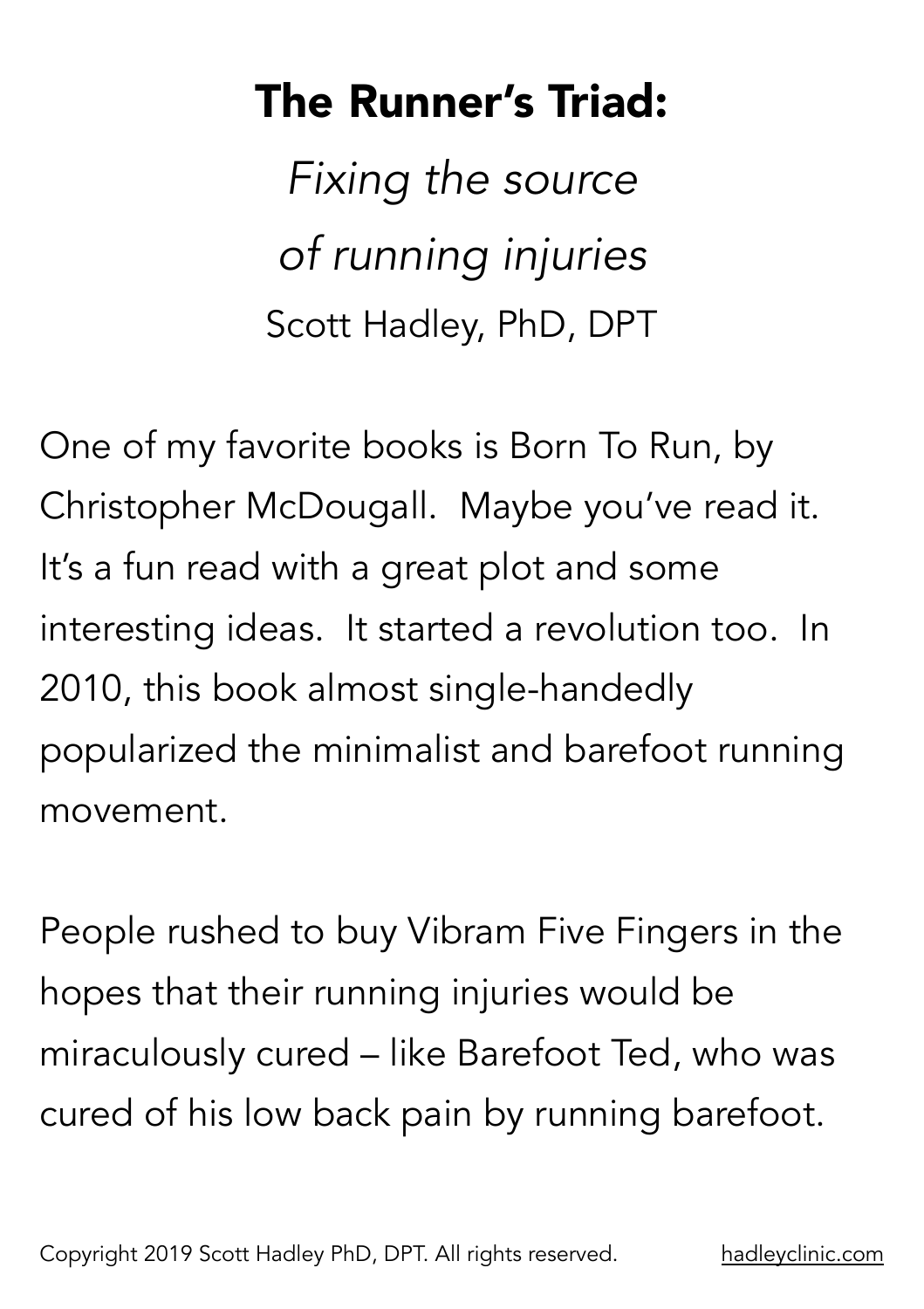Shoe manufacturers eventually caught on to the movement, and now just about every major shoe company has a minimalist line of shoes to appeal to the growing demand among runners.

Some really great running methods became popular as runners raced to learn how to run happy and pain-free. Chi Running, the POSE Method, Good Form Running, Newton Running, and Barefoot Running have made a lot of headway in teaching a better way to run. And a lot of the success of these methods is due to good press by Born To Run and some people who rode the wave of enthusiasm behind this exciting new/old way to run.

Entre: the problem.

We still become injured.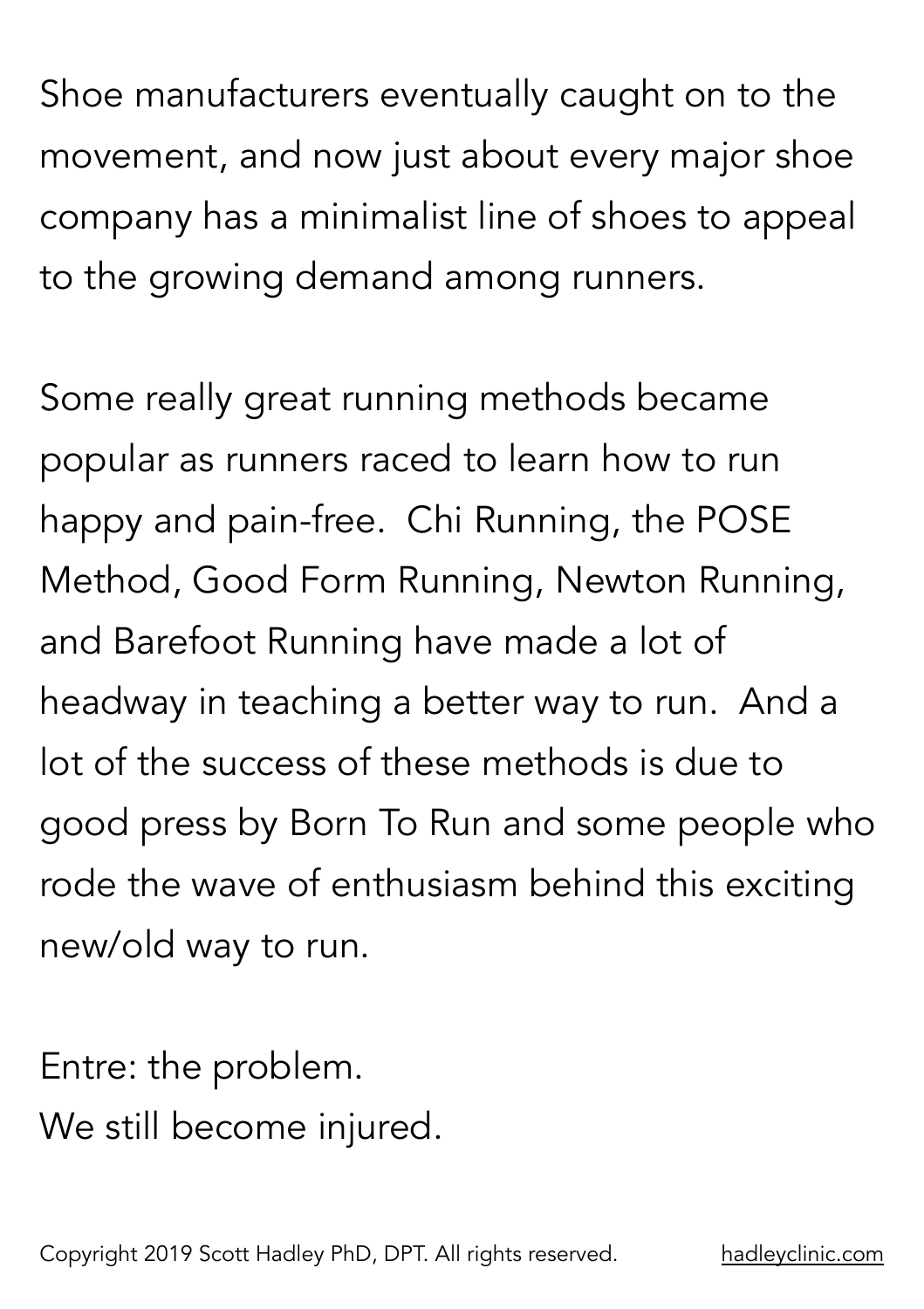In fact, injury rates among runners practicing minimalist running approaches are not much different than the general population of runners. Its actually getting hard to tell the difference in my city of Grand Rapids, Michigan who has taken the Good Form Running courses and who hasn't. Seems like most people in shoes are taking shorter strides, leaning forward from the ankle, landing on the midfoot, blah, blah, blah….

And I still see those people in my clinic.

But why? I thought minimalist shoes and minimalist running form were supposed to help us? Minimalist running did not cure IT-band syndrome any better than a thick, supportive shoe. And that Achilles tendonitis? Still there.

Don't get me wrong. I think people DO have a Copyright 2019 Scott Hadley PhD, DPT. All rights reserved. [hadleyclinic.com](http://hadleyclinic.com)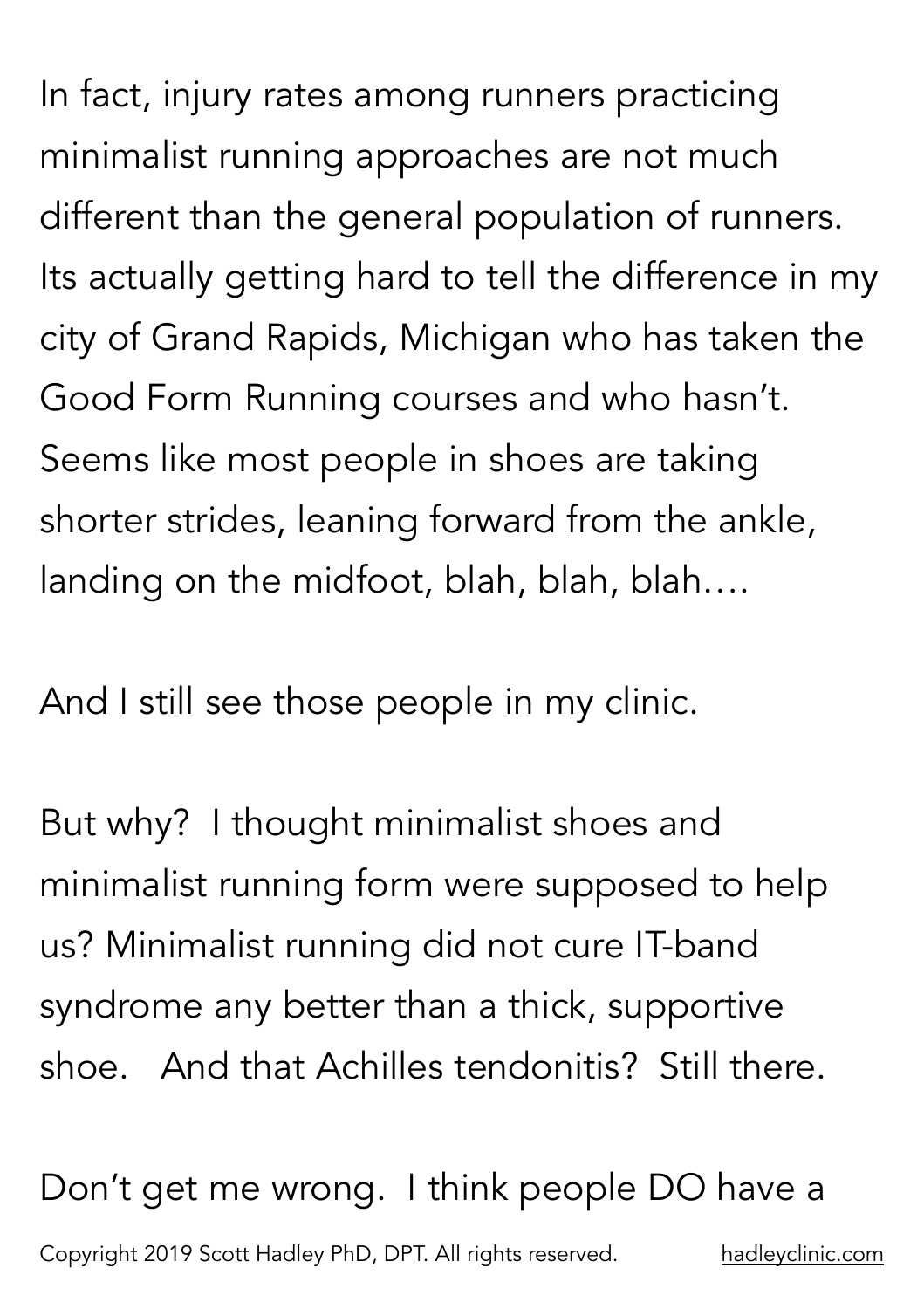better chance of not getting injured if they run with proper form and in minimalist footwear. But injuries still happen.

In just the past two weeks I've treated two of the best ultra runners in West Michigan. One is a minimalist purist who only wears these flimsy little moccasins with a 3 mm Vibram sole (Moc3 by Soft Star). He's such a minimalist running nerd that he ran a 50-mile trail ultra last summer in Moc3s with his jaw wired shut. Maybe you read about him in Runner's World or saw him on YouTube. Try to breath, hydrate, and suck gels like that for 12 hours!

But guess what. Even HE got injured.

My point? Regardless of having the best running form known to modern mankind, we are still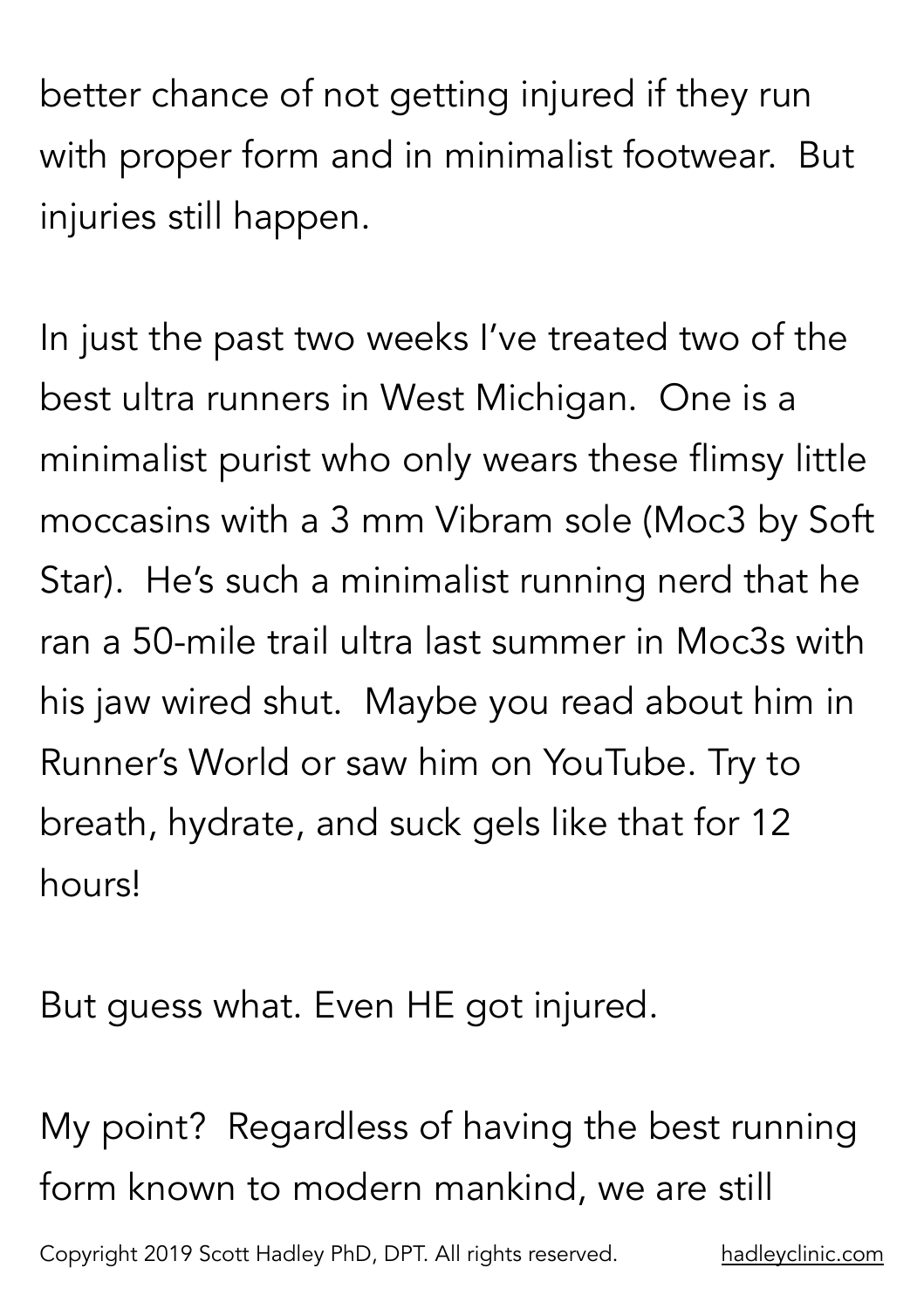subject to injury.

But one of the most exciting days of my professional life was when I discovered why even the best runners get injured.

Regardless of speed, distance, size, training, and mental fortitude, there is one common feature that limits every runner and will eventually turn that runner into a statistic.

No. Not shoes. Not form. Not training approach.

Tight calves.

A tight soleus to be specific. This one muscle is like the center of the universe when it comes to running overuse injuries. Give me 100 runners with overuse injuries, and I'll find a dysfunctional Copyright 2019 Scott Hadley PhD, DPT. All rights reserved. [hadleyclinic.com](http://hadleyclinic.com)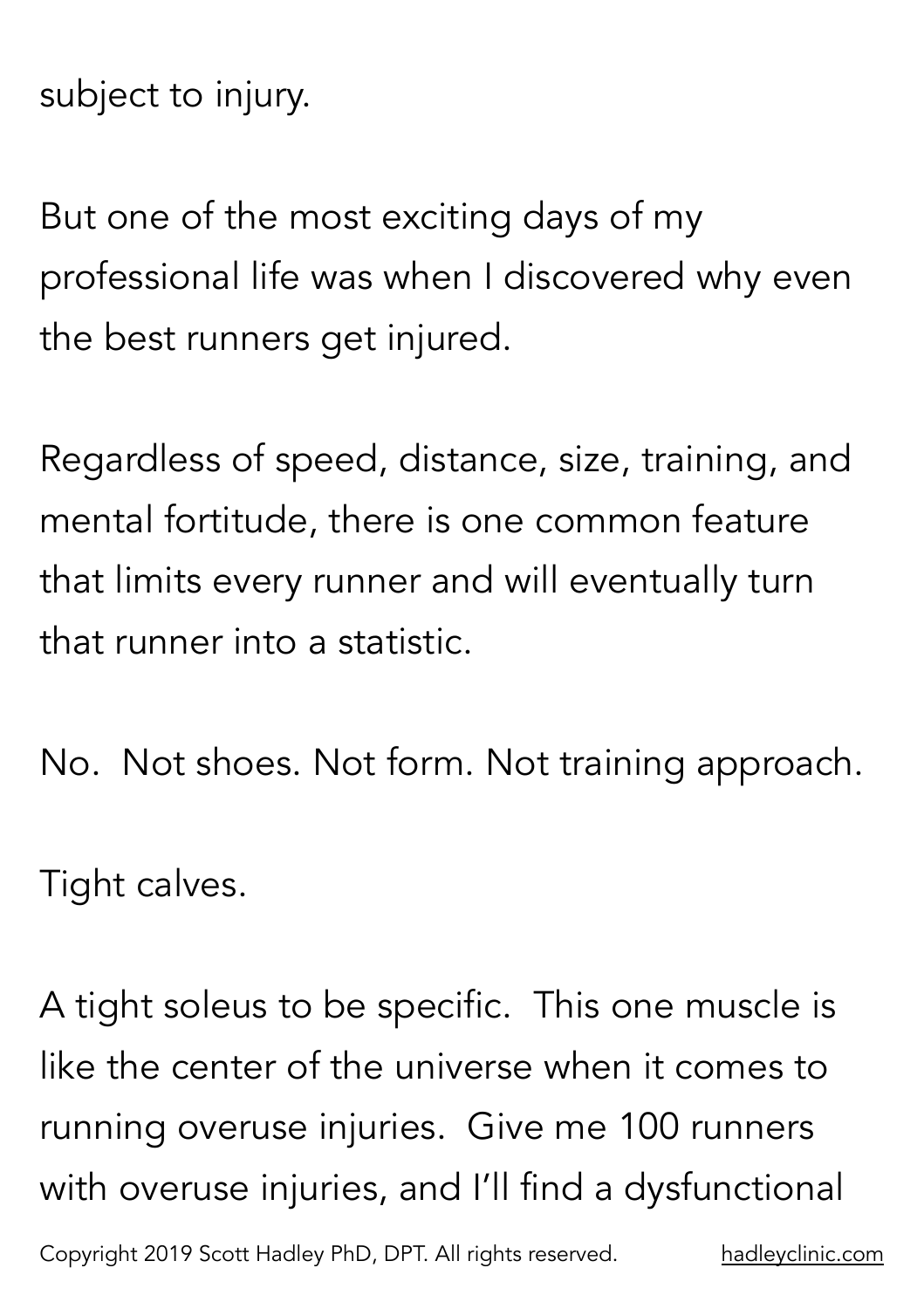calf in about 90 of them.

The soleus has some really key mechanical roles for attenuating shock. And it has some critical functions in activating other muscles by way of stretch reflexes.

When the soleus gives out, lots can go wrong mechanically and neurologically. The result is what I call the Runner's Triad.

In short, the Runner's Triad presents like this:

- 1. A stiff and overused soleus
- 2. Inhibited gluteal muscles
- 3. Pelvic asymmetry causing a leg length difference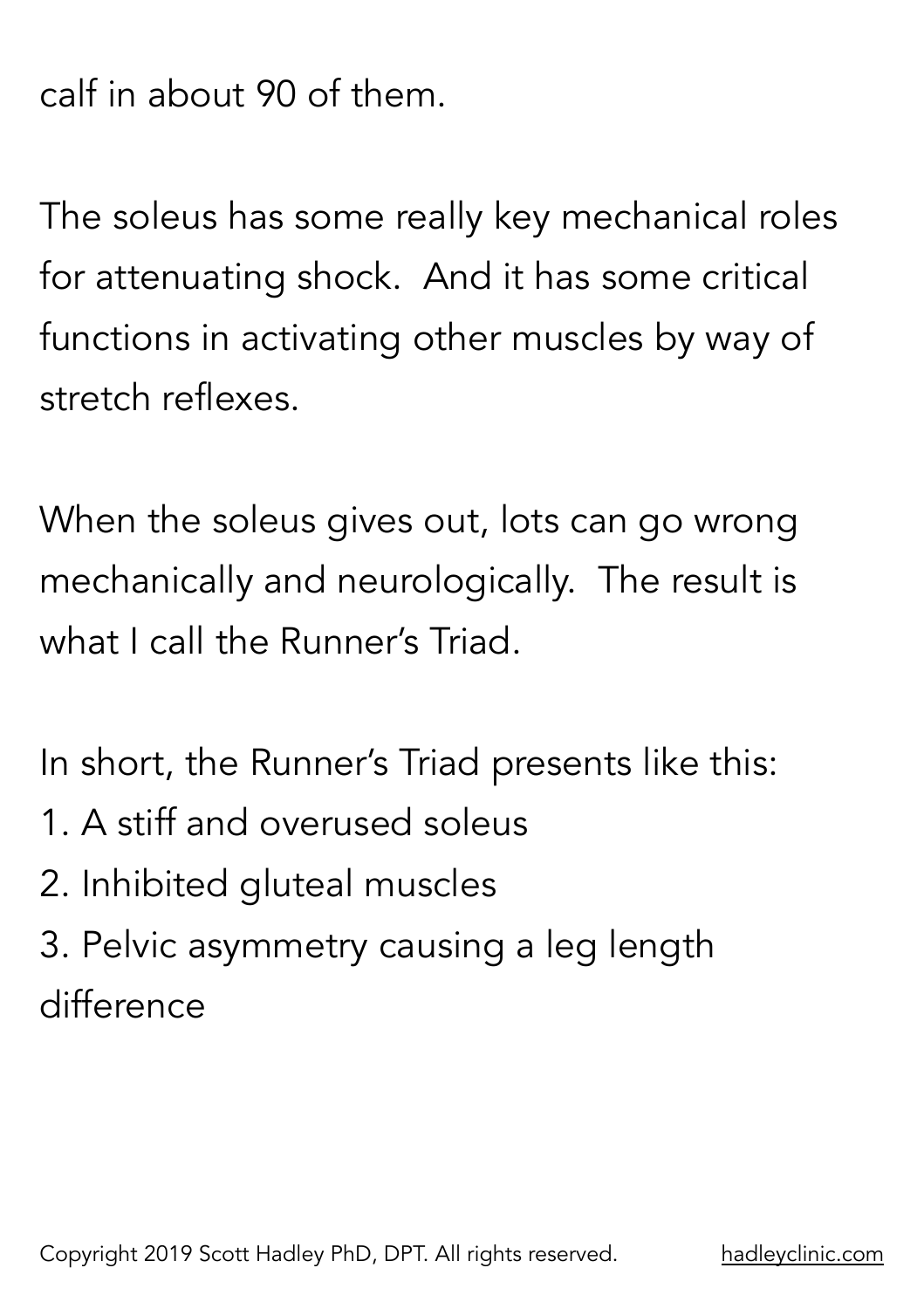Here is the basic mechanism of the Runner's Triad.

1. The soleus is overloaded and becomes inflexible. It's a key muscle for shock absorption in runners. When the soleus stiffens, it loses up to 60% of its contractile strength due  $AB151$ to neurological inhibition of  $C \nrightarrow C$ its stretch reflexes (this  $\overline{c}$ has been published in 3 separate ACHILLES research papers).

Copyright 2019 Scott Hadley PhD, DPT. All rights reserved. [hadleyclinic.com](http://hadleyclinic.com)

ALCANEUS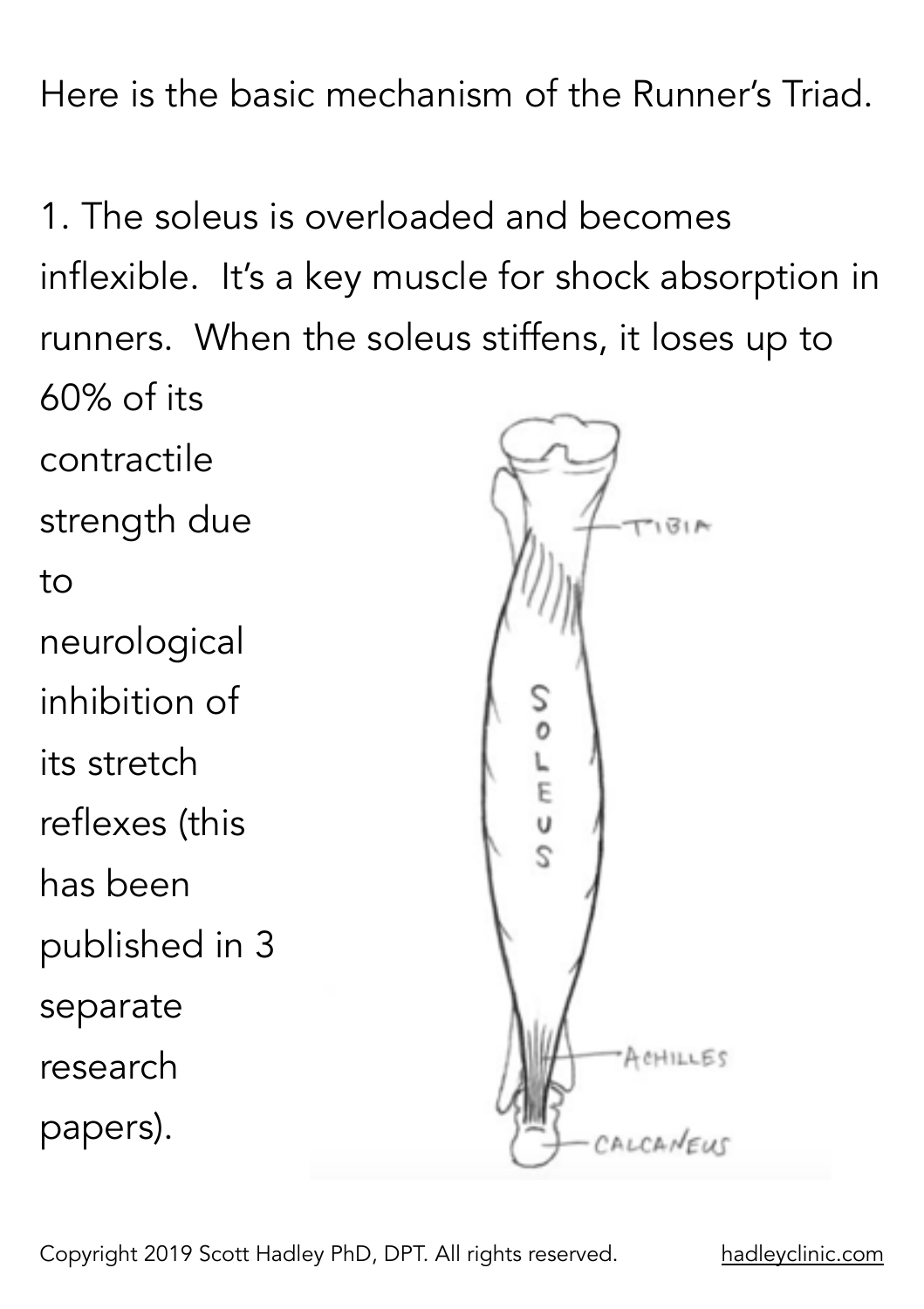2. The stiff soleus also causes significant reflexive inhibition of the major shock absorbing muscles. The soleus, the quadriceps, the gluteus medius, and the quadratus lumborum lose over half of their strength when the soleus is stiff! But it all reverses when the soleus is loosened with the right method. I'll show you in a few minutes.



Copyright 2019 Scott Hadley PhD, DPT. All rights reserved. [hadleyclinic.com](http://hadleyclinic.com)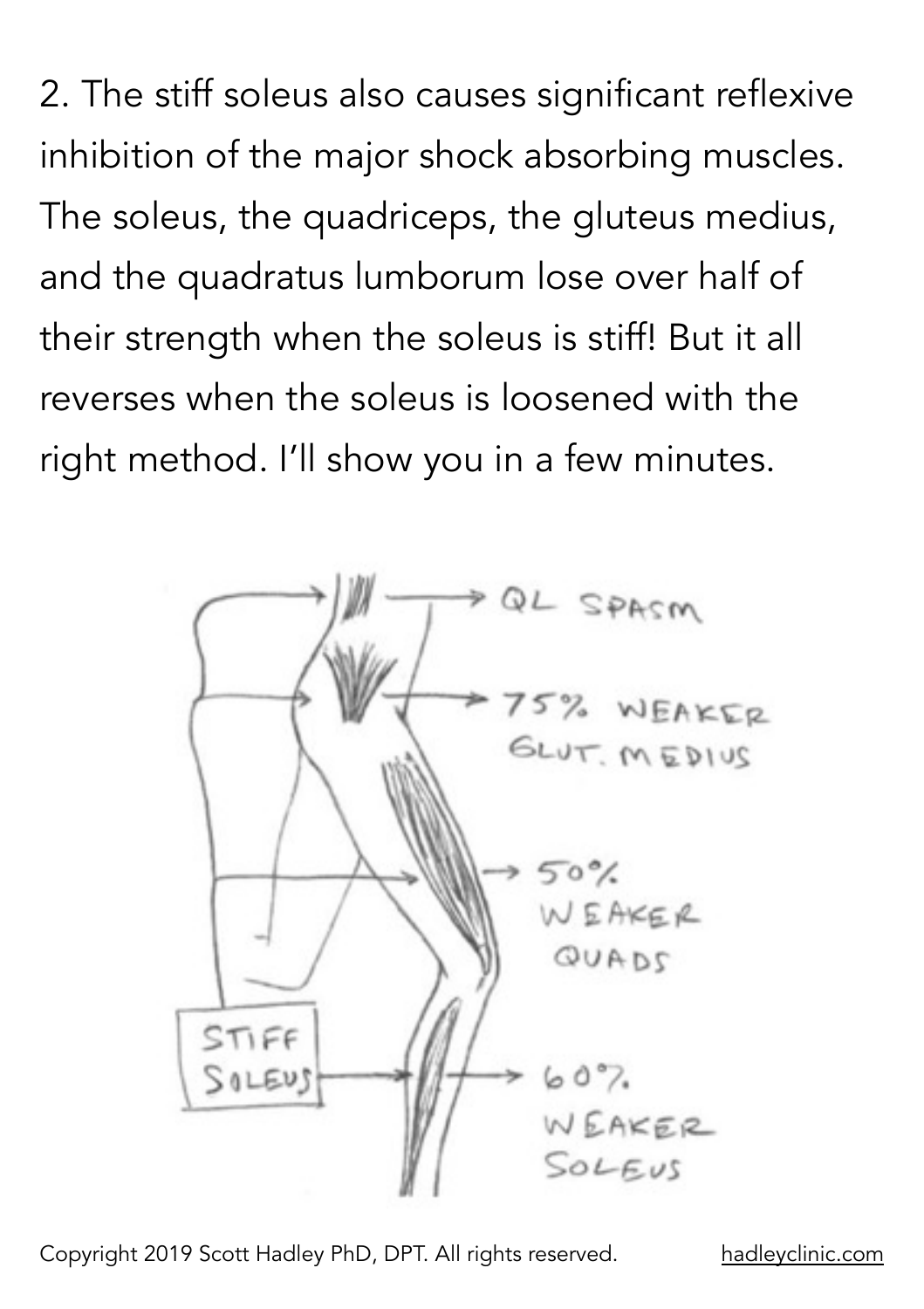



3. The stiff soleus causes a reflexive spasm of the quadratus lumborum (QL) in the lower back. This results in asymmetry of the pelvis causing a leg length difference of up to 2.5 cm.

Doctors of Physical Therapy, Chiropractic Medicine, and Osteopathic Medicine spend a lot of time trying to correct the symmetry of the pelvis to restore an even leg length. Usually that

Copyright 2019 Scott Hadley PhD, DPT. All rights reserved. [hadleyclinic.com](http://hadleyclinic.com)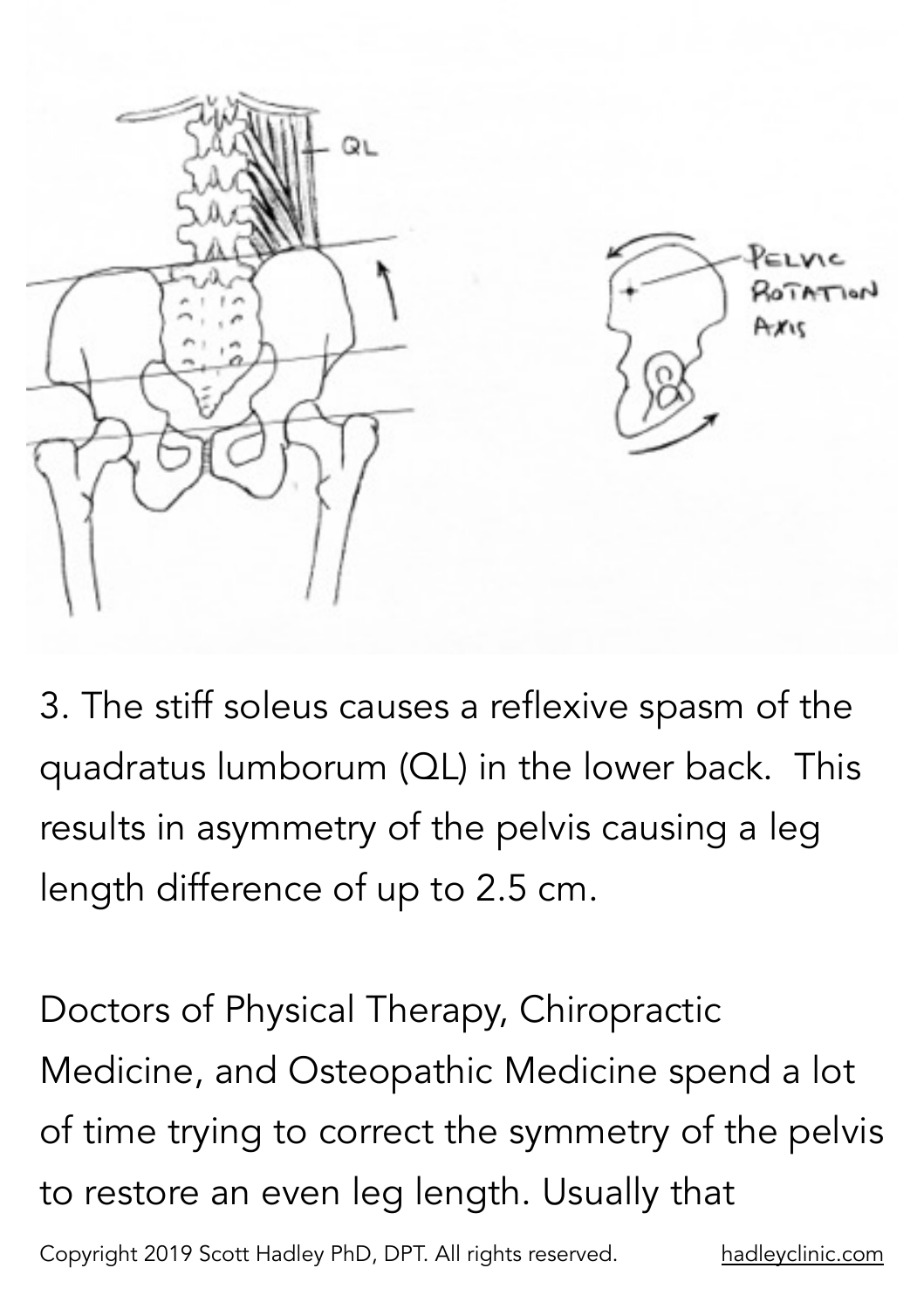correction involves manipulation of the spine and pelvis. And that works temporarily. But the asymmetry almost always returns.

Why?

Because the SOLEUS is the root of the problem. When the soleus stiffens from overuse, it causes a reflexive spasm in the QL.

And the QL spasm causes the pelvic asymmetry. And the only way to correct the asymmetry is to relax the QL.

And the only way to relax the QL is to release the tension in the SOLEUS.

Sound far-fetched? I get that. But it's the way the body is wired neurologically.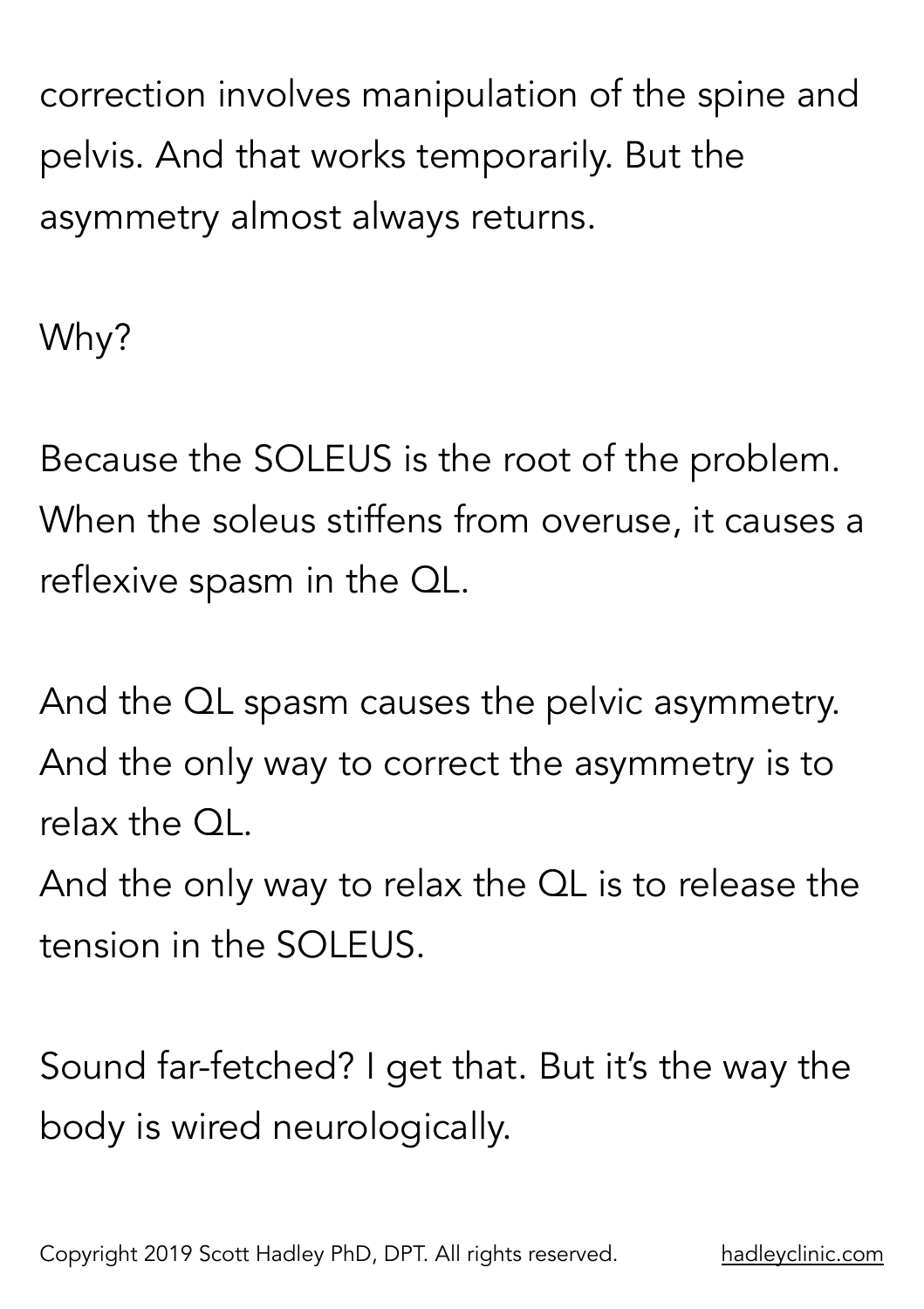A stiff soleus causes a weak hip muscles and a leg length difference.

That's it.

That is the common thread in every single overuse running injury.

If there was no traumatic event like a fall or joint sprain, if there is no major joint problem like a meniscus tear or osteoarthritis, and if there is no bony fracture, the Runner's Triad is the underlying source of all running pain.

Period.

Over time, the Runner's Triad becomes a substrate upon which the most common overuse injuries are built. With a tight calf, a weak hip, and a leg Copyright 2019 Scott Hadley PhD, DPT. All rights reserved. [hadleyclinic.com](http://hadleyclinic.com)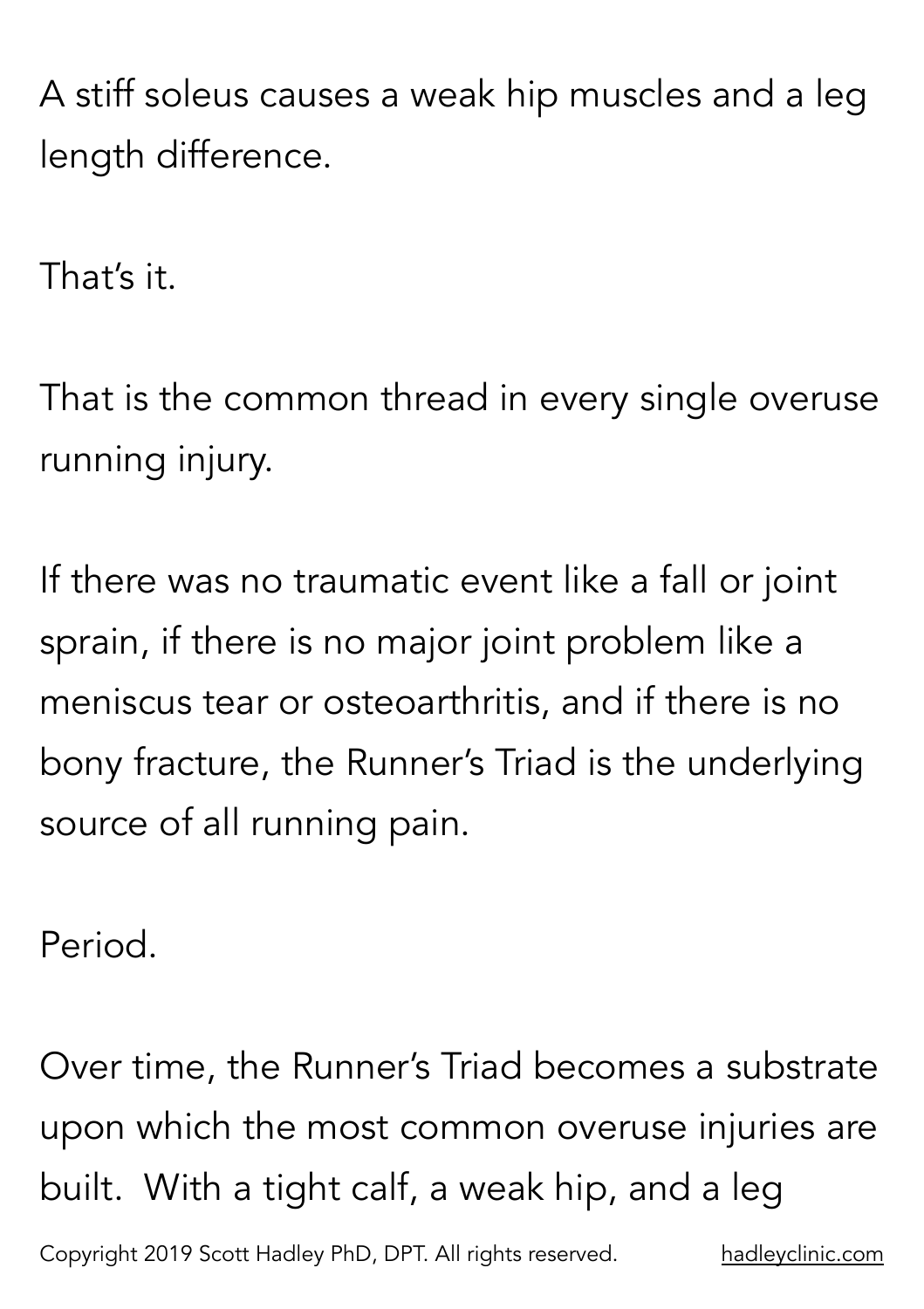length difference, other muscles start to compensate.

In fact, there are 12 common compensations for the Runner's Triad that I see regularly. I call them the Dirty Dozen.

The Dirty Dozen running overuse injuries include things like plantar fasciitis, Achilles tendonitis, shin splints, calf strains, patellofemoral pain, IT band syndrome, hamstring strains, several types of hip pain, and low back pain.

Any of those feel too familiar to you?

Some of them certainly were familiar to me at one time (and still sometimes). But there is hope.

Because the Dirty Dozen can be avoided by fixing Copyright 2019 Scott Hadley PhD, DPT. All rights reserved. [hadleyclinic.com](http://hadleyclinic.com)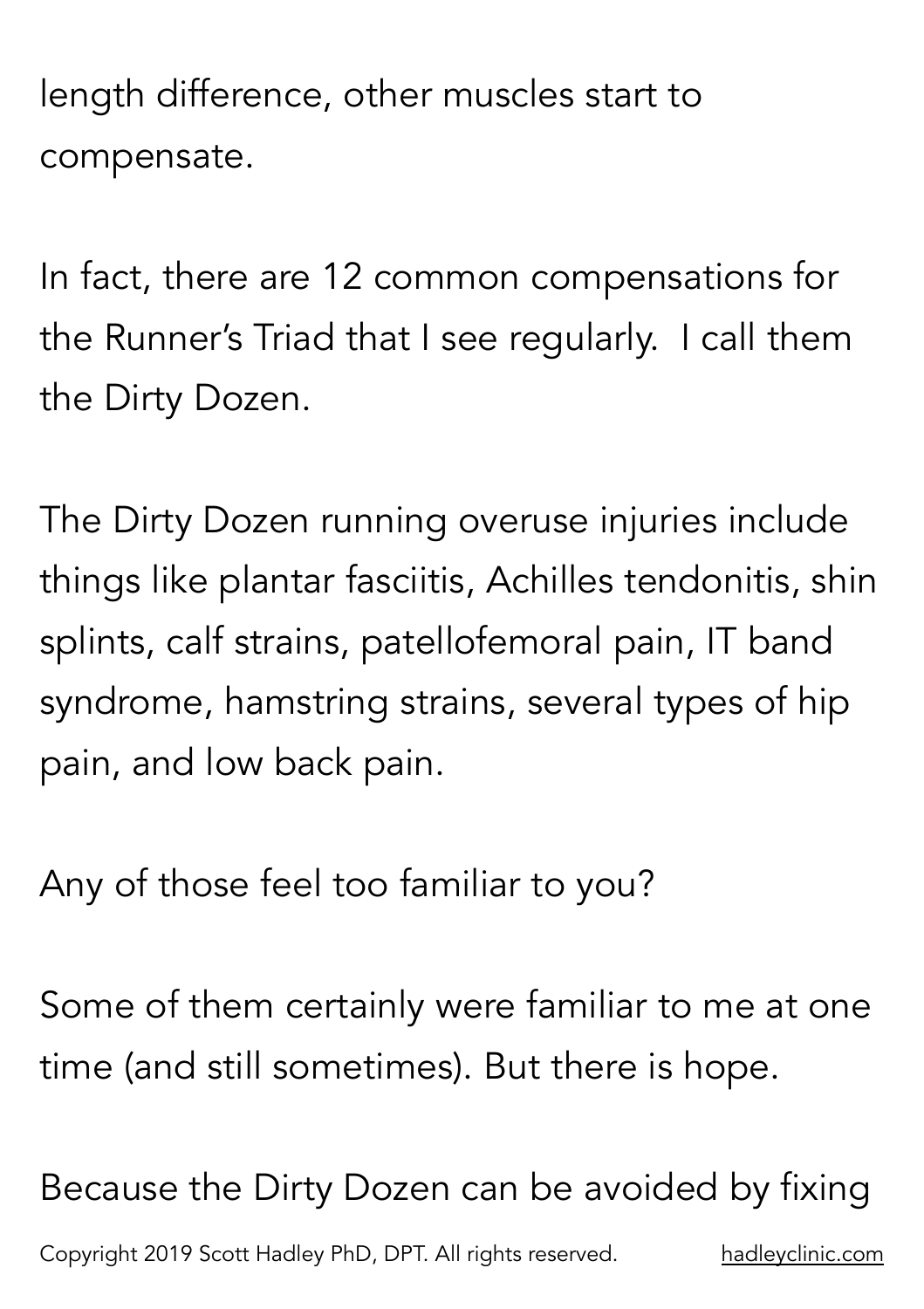the Runner's Triad before the symptoms appear. And the Dirty Dozen injuries can be treated by fixing the Triad first, then fixing the compensation.

How do you fix and prevent the Runner's Triad?

You ROLL your calves on something that digs deeply into the thick, dense soleus to release the tension in the muscle and fascia.

Treating the soleus REVERSES the Runner's Triad. Just a few minutes of rolling the soleus corrects the pelvic alignment and restores the reflexive strength of the hip.

But this is not a massage. This is a manipulation. Painful. Tedious. Agonizing. Nauseating. But if you want to run, you have to pay your dues. And the soleus roll is one of them.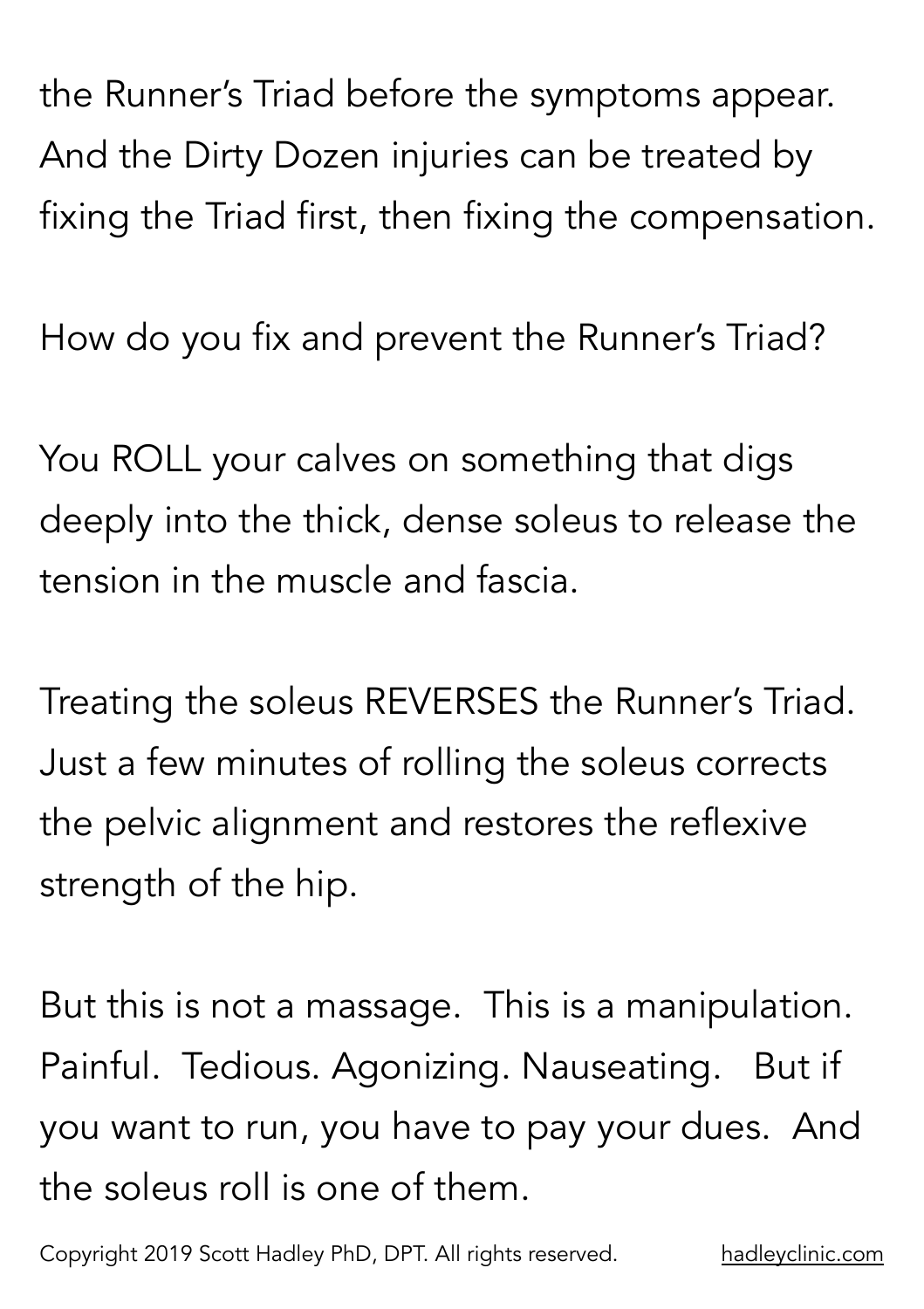FYI, stretches don't really work very well for loosening the soleus. The soleus only crosses the ankle joint. And the ankle range of motion prevents the soleus from stretching effectively. So rolling is really the best option.

I've searched for a long time to find the right tool for this purpose.

Foam is too soft, and foam rollers are too large in diameter to penetrate deeply. The Stick is too flimsy. The Tiger Tail doesn't generate enough pressure over the right spots.

Crazy thing… a wooden rolling pin or a steel water bottle are often my tools of choice for loosening the soleus! And they are great to get you going.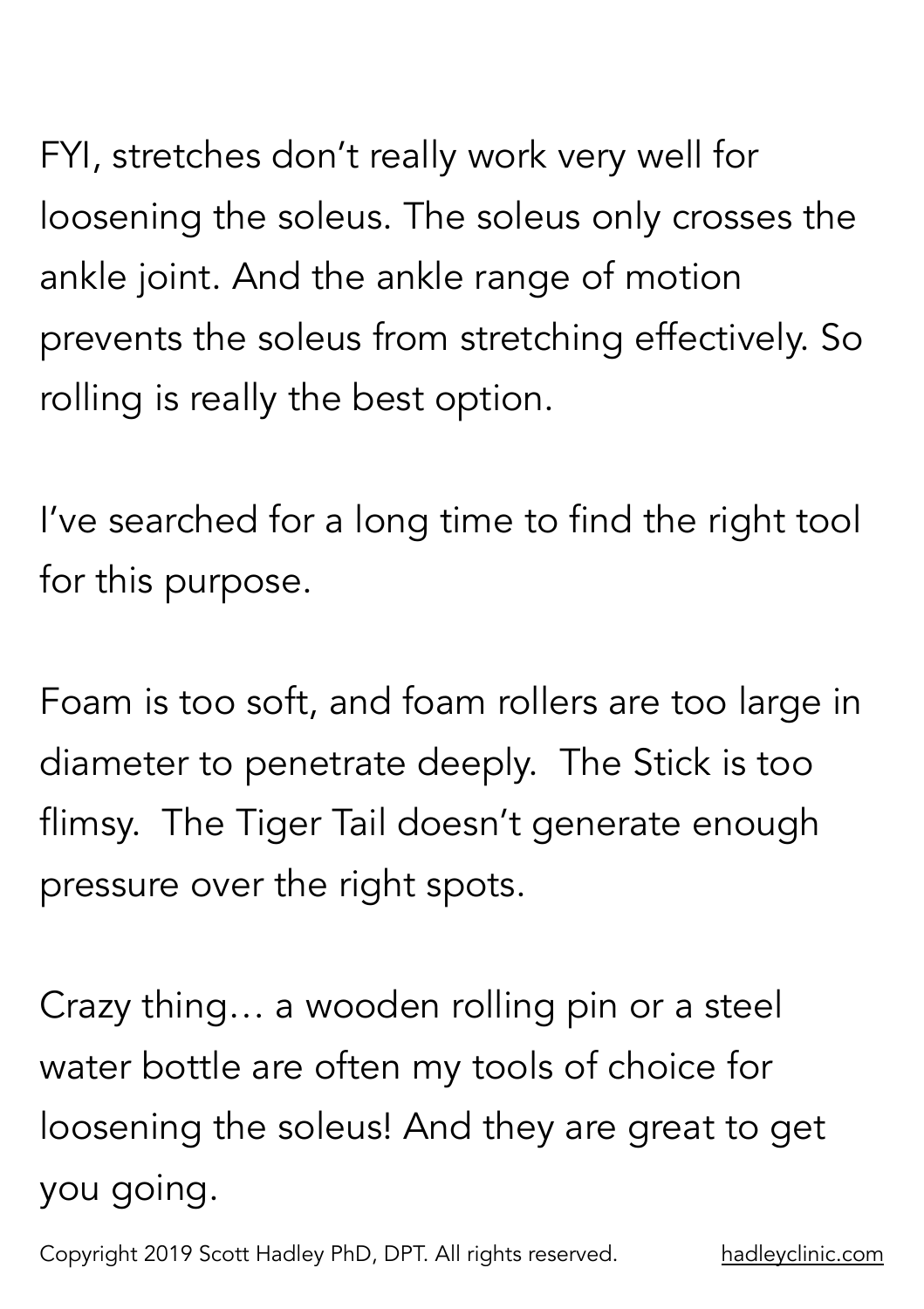The other option (my personal favorite) is the MyoReflex Roller. The MyoReflex Roller digs deeply in the all the right places. I developed it a few years ago and tested on hundreds of people to get the right design.

But regardless of what tool you use, if you roll the right places deeply enough, for enough time, you have a great chance of getting the results you need.

The next few pages show you how to roll the soleus, so you can reverse the Runner's Triad and help prevent running injuries before they happen.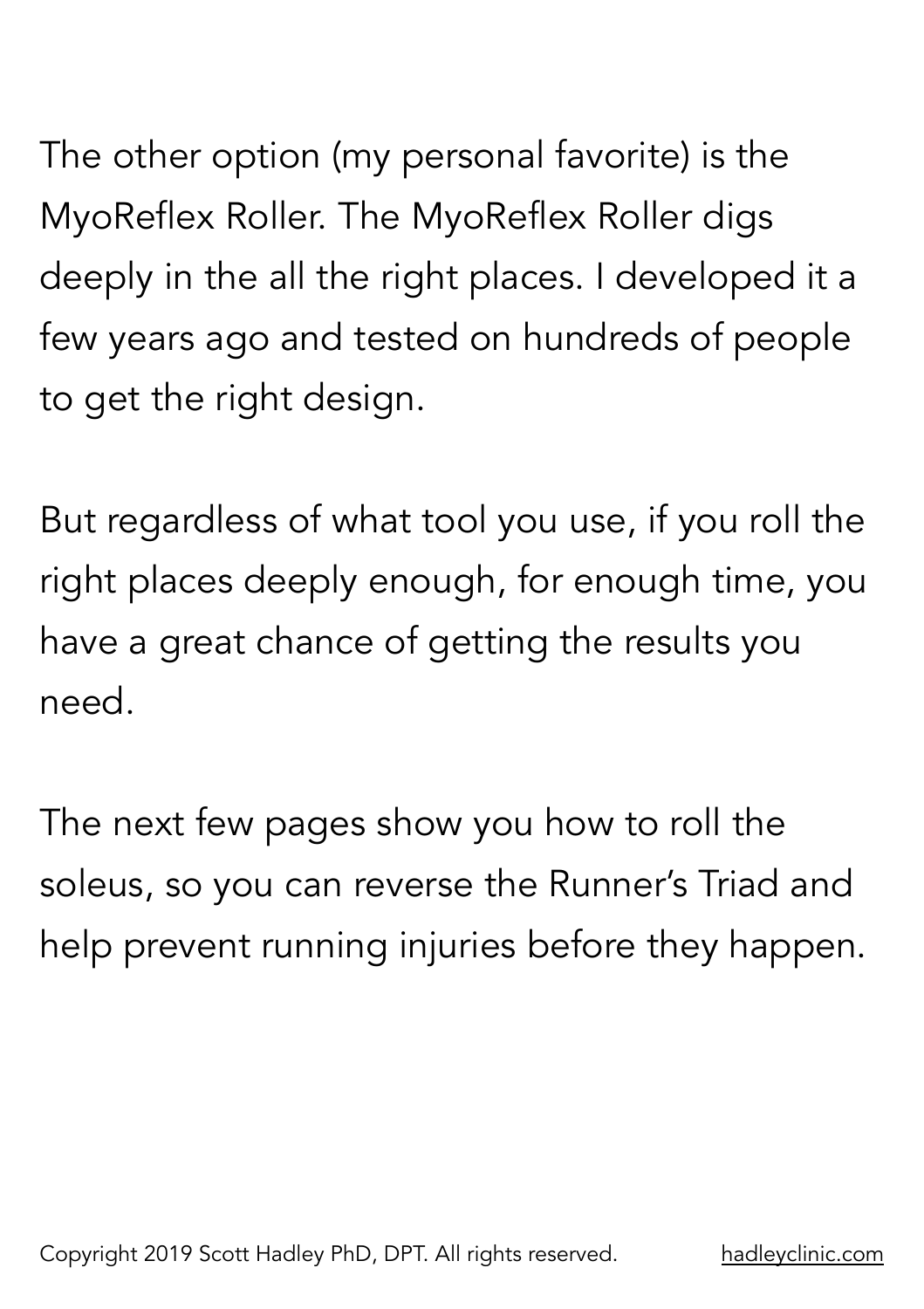Soleus Rolling (use a rolling pin, steel water bottle or the MyoReflex Roller)

- With toes pointed in a relaxed position, place your calf on the roller just over the Achilles
- Lift your hips and roll from the heel upward about 2/3 up the calf.
- Roll the midline, inner side, and outer side
- When you find a painful area, spend more time there
- Use as much pressure as you can tolerate
- Continue 2-3 minutes